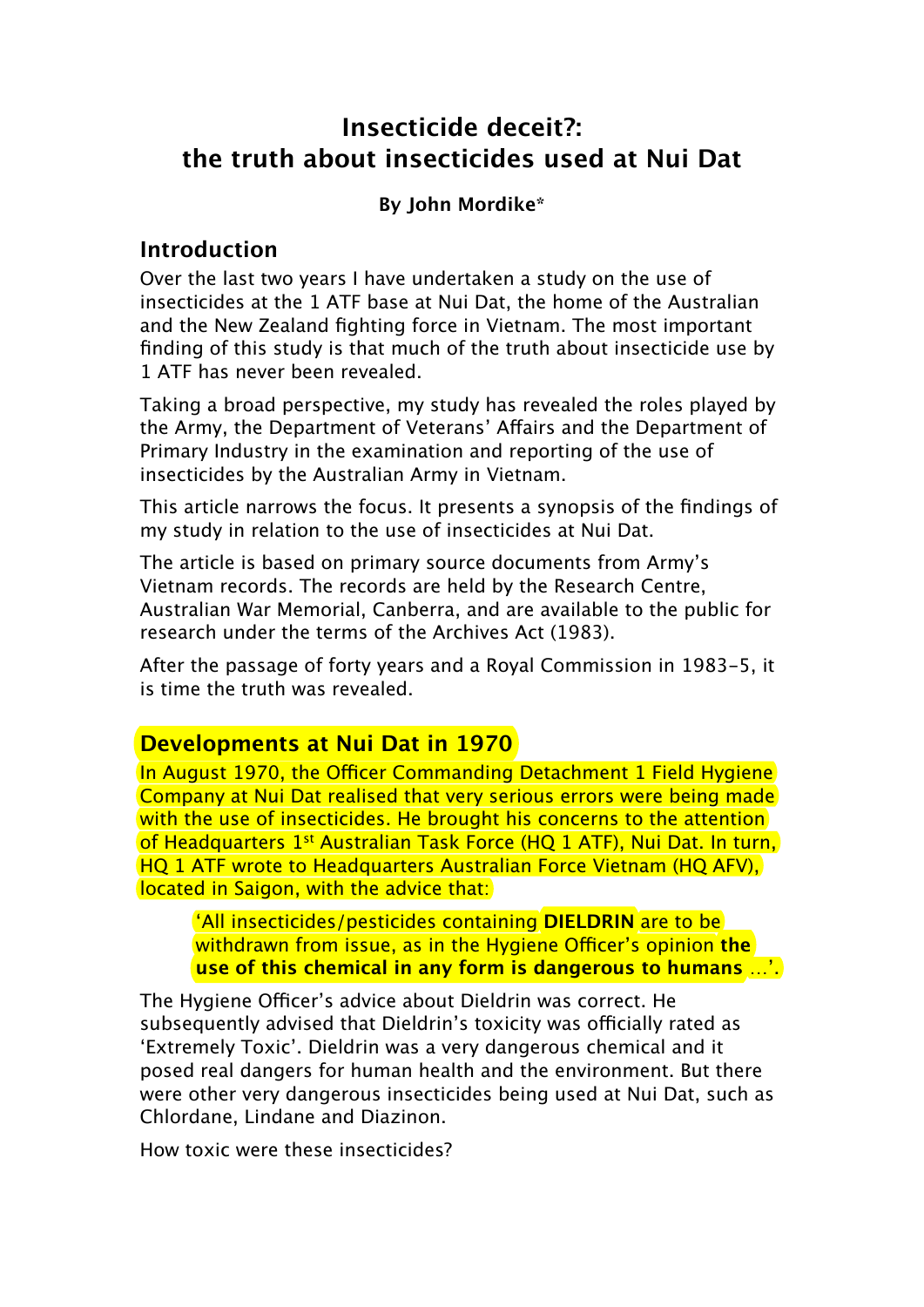On 22 May 2001, delegates from 120 nations, including Australia, signed an international treaty banning **twelve of the world's most dangerous chemicals** in Stockholm. The dangerous chemicals were described as 'persistent organic pollutants [which] are among the most dangerous of all manufactured products and toxic wastes **which cause fatal diseases and birth defects in humans** and animals'.

Dieldrin was one of those chemicals. Chlordane was another.

Both of these insecticides were used regularly at the 1 ATF base at Nui Dat.

The Hygiene Officer's advice should have brought a stop to the use of Dieldrin, at least, in 1970. But it did not.

## **Army's Supply Policy on Insecticides was Flawed**

Although Dieldrin and Chlordane were banned internationally in 2001, their extreme toxicity and danger to human health were known in the 1970s. Yet Army supply policy failed to reflect this.

When the Hygiene Officer's advice to cease using Dieldrin was considered at HQ AFV in August 1970, it was realised that Army's official supply policy placed no restrictions on the issue and use of Dieldrin and any other insecticides with 'extremely toxic' and 'very toxic' ratings. According to Army's documented supply policy, any unit could request these highly dangerous insecticides. Furthermore, personnel dispersing them required no qualifications or training. It was a very serious policy error.

My research has shown that, as a result of the policy and lack of awareness, 'extremely toxic' and 'very toxic' insecticides were dispersed at Nui Dat over a period of years in alarming volumes. An indication of the quantities involved will be given later in this article.

Remarkably, the realisation in August1970 that the Army's supply policy was wrong produced no changes in the issue and use of Dieldrin, Chlordane and other dangerous insecticides at Nui Dat. The same insecticides were used again without restriction in 1971.

## **Two Classes of Insecticides**

To assist in understanding what happened at Nui Dat, it is necessary to understand how insecticides are classified and how they work.

Insecticides are divided into two classes which dictate the way in which they are intended to be used:

- Knockdown Insecticides; &,
- Residual Insecticides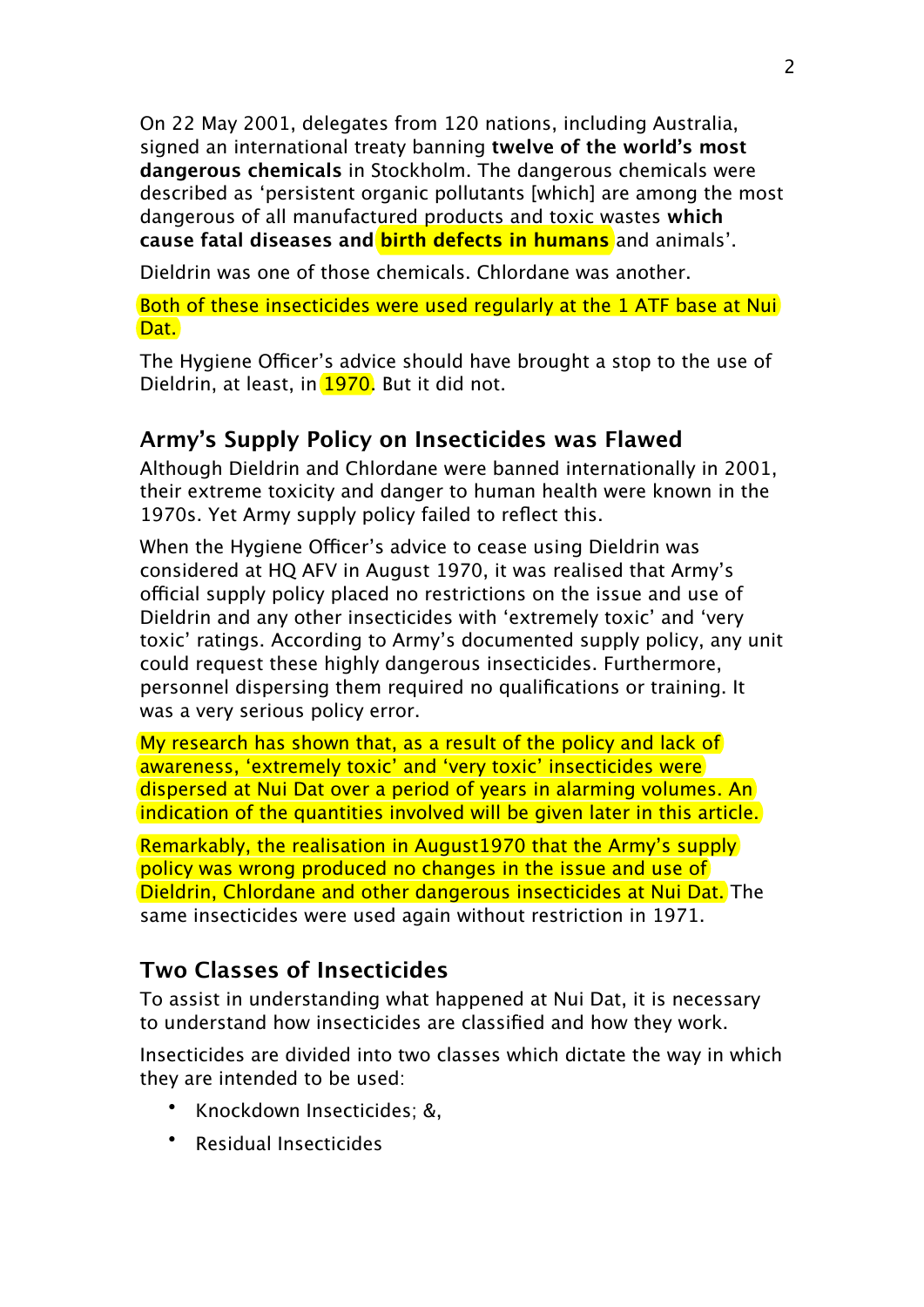Everyone will be familiar with Knockdown Insecticides. They are the insecticides that we use in our homes in pressure-pack spray cans. The insecticide is released into the air in the form of an aerosol or vapour. Knockdown insecticides are also dispersed by mosquito coils and, for larger areas, by fogging and misting. The insect comes into physical contact with the vapour or aerosol, generally when in flight. The pyrethrum in the spray paralyses the insect while another mild toxic element kills the insect. Because of their low toxicity, Knockdown Insecticides are relatively safe to use in areas of human habitation.

Residual Insecticides function diferently. This class of insecticides is designed to be sprayed or applied directly to hard surfaces, sometimes plants but generally buildings, where it forms a film which eventually dries and crystallises. When the insect alights on, or crawls over, the treated surface and remains in contact with the treated surface for a period of time, it is poisoned and dies. To be efective, Residual Insecticides require a high degree of toxicity and they also need to be persistent, that is, they need to be long lasting. Only properly trained personnel should use these insecticides in special circumstances under close supervision.

Significantly, documents show that when the Hygiene Officer's representations were considered at HQ AFV in August 1970, it was realised that the Army had no bulk Knockdown Insecticide in its inventory. It never had. Therefore, all area spraying and fogging at Nui Dat was executed with Residual Insecticides alone. This supply problem was never rectified. The only Knockdown Insecticide available was in the hand-held pressure-pack spray can.

The following table lists the range of Residual Insecticides used by the Army in Vietnam. The toxicity rating of each – taken from the Hygiene Officer's documents at the time - are also shown. It will be noted that Dieldrin and Chlordane were two of the most toxic insecticides.

| <b>Residual Insecticide</b> | <b>Toxicity Rating</b>  |  |
|-----------------------------|-------------------------|--|
| Dieldrin                    | <b>Extremely Toxic</b>  |  |
| Chlordane                   | <b>Extremely Toxic</b>  |  |
| Lindane                     | <b>Extremely Toxic</b>  |  |
| <b>Diazinon</b>             | <b>Very Toxic</b>       |  |
| DDT                         | <b>Moderately Toxic</b> |  |
| Malathion                   | <b>Slightly Toxic</b>   |  |

Although Malathion was rated as 'slightly toxic' in the 1970s, in July 2006, the United States Environmental Protection Agency reported the results of research that: "Malathion … is converted to its metabolite,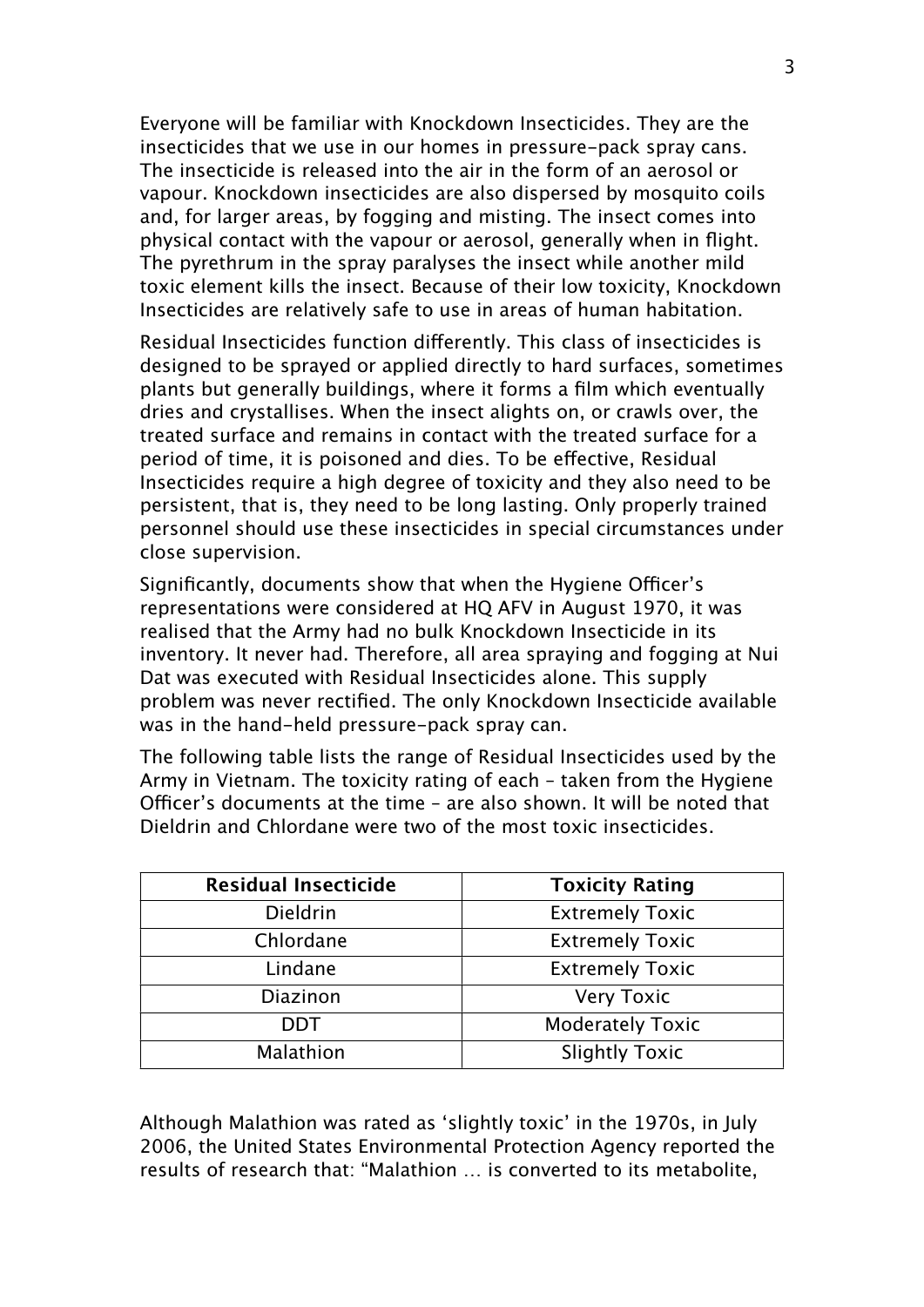**malaoxon** … in insects and mammals'. The US EPA reported that tests on rats showed that Malaoxon was '61x more toxic to adults [rats] than malathion'. When Malathion was dispersed it could convert to Malaoxon through oxidation in water treatment processes or through reaction with ambient air. It was inevitable that Malathion dispersed from aircraft over Nui Dat would settle on Rowe's Lagoon, the open water supply for Nui Dat. During the wet season, Residual Insecticides would also have found their way into the water supply through runof.

#### **Further Developments at Nui Dat in 1970**

In September 1970, a month after he first raised the issue of insecticides, the Hygiene Officer wrote to HQ 1 ATF and HQ AFV with the advice that:

'Residual insecticides are **dangerous poisons** and therefore are issued and used only by trained Army Health personnel.'

Apparently, the Hygiene Officer did not know that Army supply policy permitted the 'dangerous poisons' to be issued freely to any unit and to be dispersed by unqualified personnel. The officer then explained briefly how Residual Insecticides worked and highlighted the problem with the use of insecticides at Nui Dat:

'It has been the incorrect practice in the past to use Residual insecticides in a knock down capacity.'

Dispersing Residual Insecticides as though they were Knockdown Insecticides was a largely inefective method of eradicating insects, but, significantly, as the Hygiene Officer pointed out to HQ 1 ATF and HQ AFV, it was **'somewhat dangerous to humans'.**

Toxic insecticides could enter the human body through inhalation, ingestion and absorption through the skin.

As a result of the Hygiene Officer's advice, a senior medical officer was alerted to the problem with insecticide use at Nui Dat. He commented that:

'It is obvious that previous insecticide practice in 1 ATF is [sic] unsound.'

And again in his end-of-tour report the same medical officer noted that:

'Use of insecticides in 1 ATF has not been subject to adequate control.'

Before leaving Vietnam on 23 December 1970, the senior medical officer directed the Hygiene Officer to prepare an AFV policy document on the use of insecticides.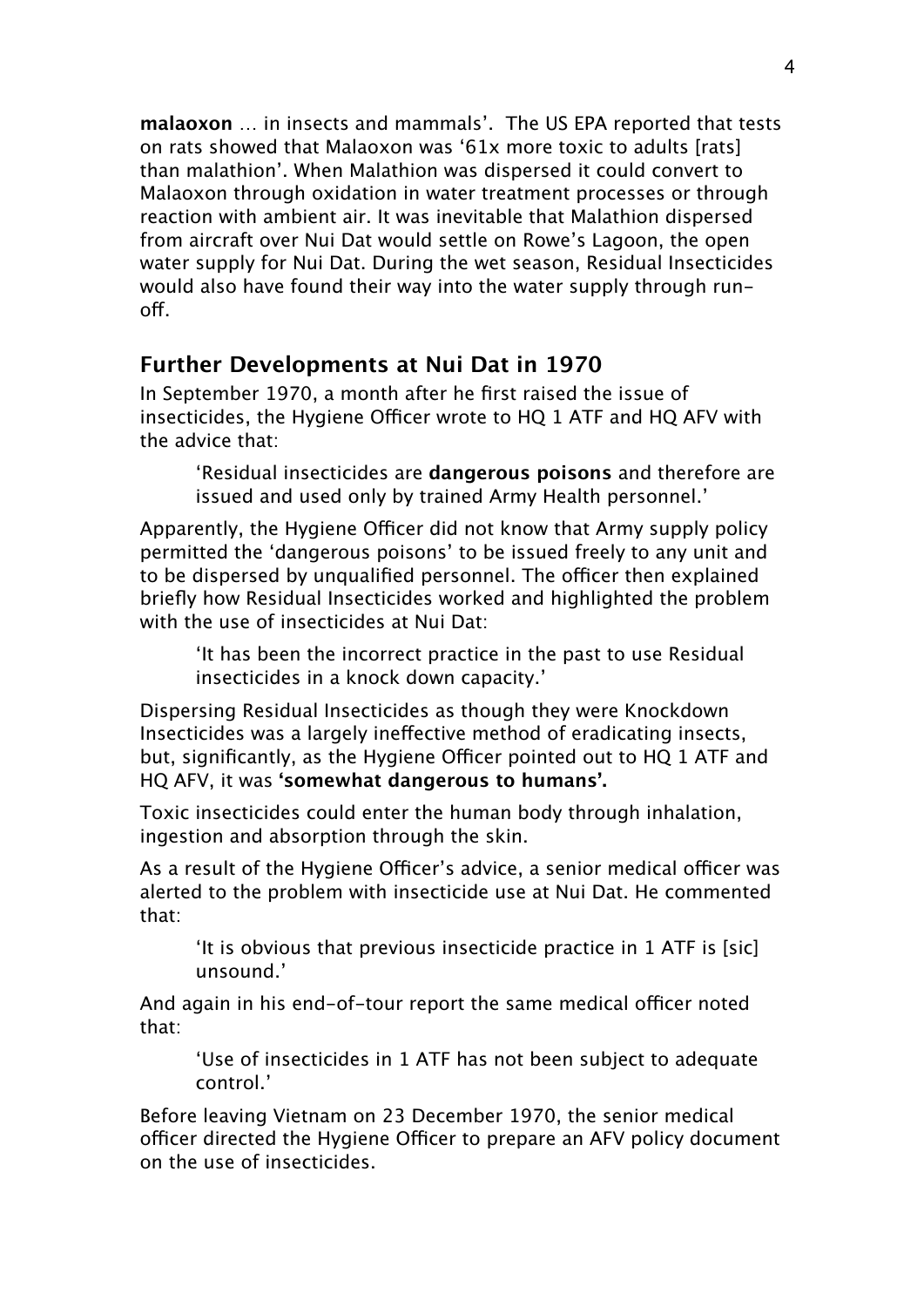In the draft policy document, the Hygiene Officer recommended that:

'the chlorinated hydrocarbons, CHLORDANE, LINDANE, DDT and DIELDRIN and any other of this group of insecticides be removed from the scale of issue to Aust forces in Vietnam'.

There is no evidence that the AFV insecticide policy document was ever promulgated. But, sadly, there is abundant evidence that the same errors with insecticide dispersal were made at Nui Dat during the next wet season in 1971; Residual Insecticides continued to be dispersed in a knockdown capacity. Indeed, it is evident the method of dispersal in 1971 was somewhat more dangerous for human health than it had been in the past.

## **The Wet Season of 1971 at Nui Dat**

On 15 May 1971, the Commander of 1 ATF issued Routine Order Part 1, Serial 28, Number 111. The subject of the Order was 'Medical – Prevention of Insect-Borne Diseases'.

In the introductory paragraph, the Order explained that insect-borne diseases had caused high manpower loss in previous wet seasons and, therefore, a co-ordinated campaign had been designed for 1971 to combat the insect threat. Spraying insecticide from Australian aircraft was to be the centrepiece of the campaign. In previous years, US fixed-wing aircraft had sprayed insecticide over Nui Dat.

According to the Routine Order, the 1971 campaign was based on 'the latest medical advice' and was to consist of the following measures:

'(1) **Residual** spraying by fixed and rotary-wing aircraft initially at fortnightly and later at weekly intervals.

(2) **Residual** spraying of bunkers and building interiors.

(3) Ground fogging of unit areas with **residual** and knock down sprays.'

Remarkably, the campaign was based almost entirely on the use of Residual Insecticide and, of most concern, the aerial dispersal of Residual Insecticide.

Unfortunately, the Hygiene Officer who had warned in September - just 8 months previously - that Residual Insecticides were **'dangerous poisons'** and that using them as though they were Knockdown Insecticides was **'somewhat dangerous to humans'** was no longer serving at Nui Dat. He had returned to Australia on 7 April.

Veterans who served at Nui Dat in 1971 recall that, each week, the aerial spraying was executed by Iroquois helicopters from 9 Squadron RAAF. Documents show that the helicopter spraying commenced on 25 May 1971.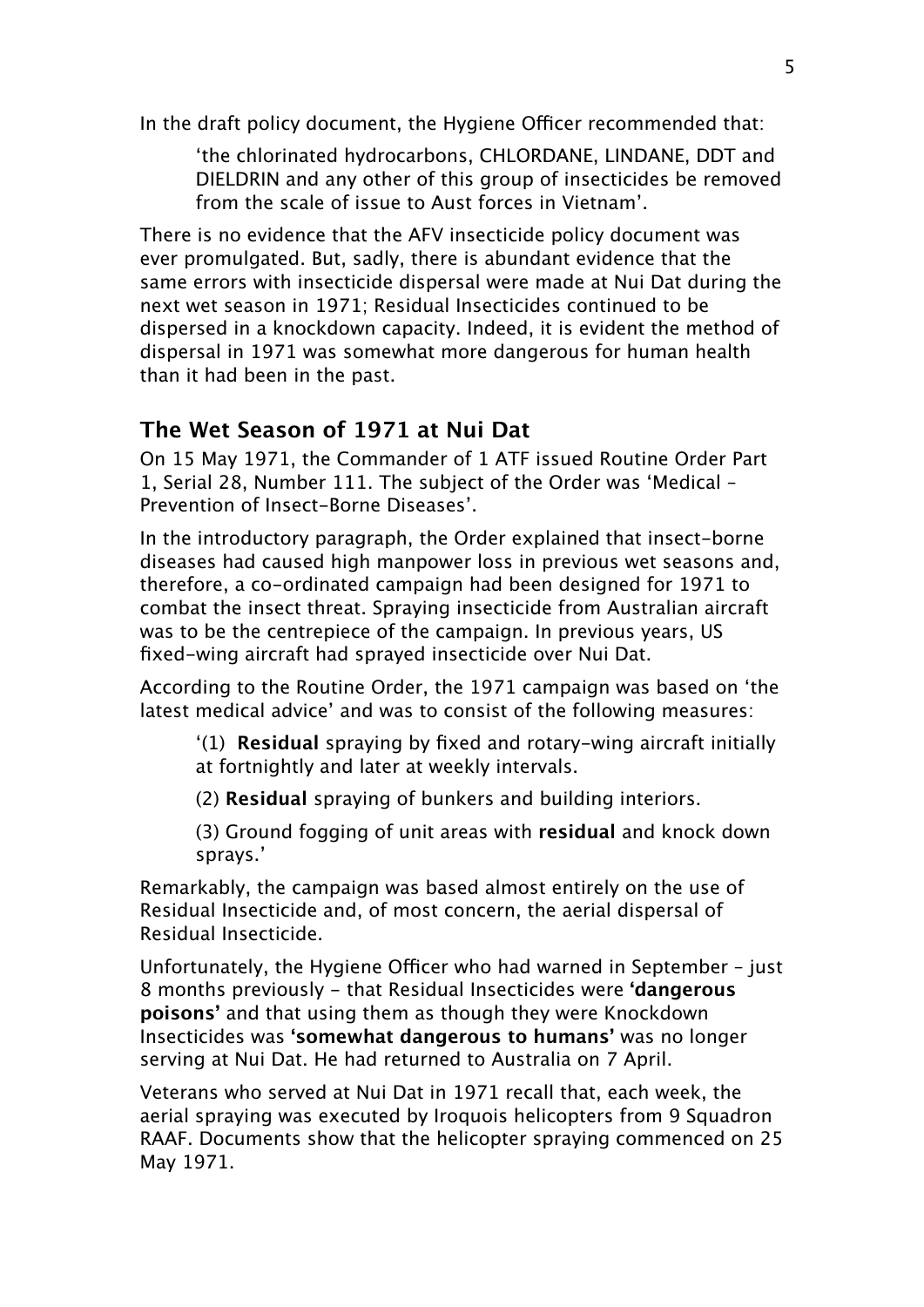My research has revealed that the documented medical advice given to the Commander 1 ATF, like the Commander's subsequent Routine Order, failed to specify a particular insecticide to be used in the aerial and ground spraying or fogging dispersal campaign. The medical advice simply stated that the class of Residual Insecticides was to be used in both aerial and ground dispersal. The lack of specific advice opened the door for the use of dangerous insecticides.

## **Two Veterans Speak Up**

In 1982, one veteran, who served at Nui Dat with 3rd Battalion RAR as a member of the regimental hygiene squad, submitted a statutory declaration to a Senate Enquiry on pesticide use in Vietnam. The veteran said his duties 'included dispersing Malathion and **Dieldrin**  with a swing fog device'. He went on to explain that he 'did not dilute any chemicals' during his service at Nui Dat from February to October 1971. 'Nor did any of the men I worked with to the best of my knowledge.' The veteran continued:

'We sprayed to kill mosquitoes, cockroaches, scorpions and snakes. The fog was dispersed under floorboards of tents, into tents occupied by soldiers, between sandbags around tents, around grease pits and rubbish cans, and kitchen waste areas.'

While undertaking this spraying, the veteran stated that he wore no protective clothing, nor did his workmates. The veteran also stated that after returning from Vietnam he had 'sufered from a number of medical problems including depression, nervousness and many bouts of irrational behaviour'. His sons also had 'medical problems'. The veteran died in May 2011, aged 66.

Another veteran, who had served with 12 Field Regiment based at Nui Dat in 1968-69 and again, in 1970, for a total of eight months with the Detachment 1 Field Hygiene Company at Nui Dat, gave evidence to the same Senate Enquiry observing that:

'The high incidence of malaria and encephalitis caused operators and supervisors to lift concentrations to very high toxicity to achieve a kill. Many sprays were over three times the usual concentration and mixed into cocktails of diferent chemicals.'

This veteran died in 1994 at the age of **46**

#### **What Quantities of Insecticides were used at Nui Dat?**

On 15 October 1968, a Supply and Transport staff officer on HO 1 ATF, wrote to the Deputy Assistant Director of Supply and Transport on HQ AFV, informing him of the results of a survey of certain expense supplies that were demanded by units at Nui Dat over a three-month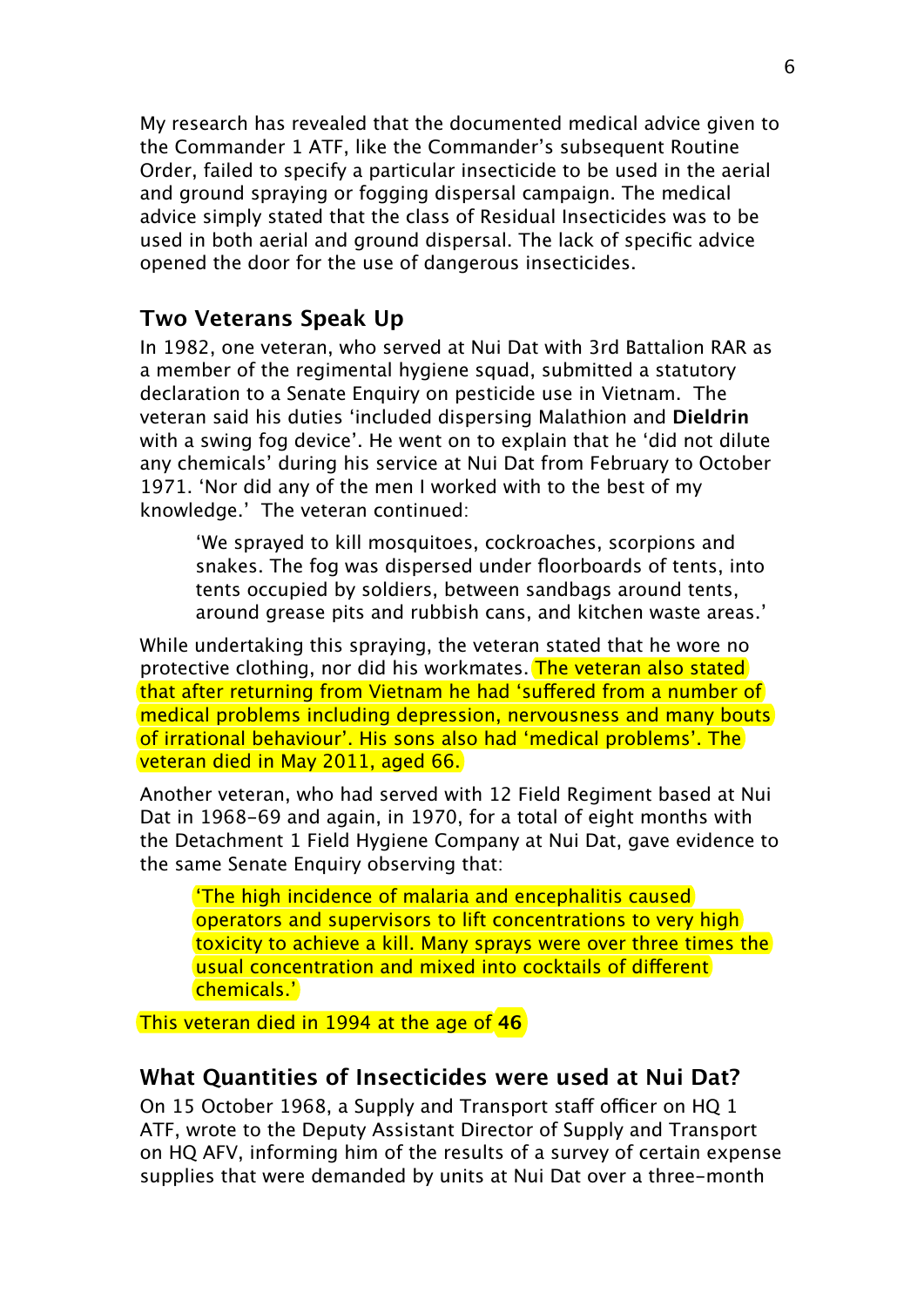| Insecticide                 | Amount Used at Nui Dat in 3       | <b>Toxicity Rating</b> |
|-----------------------------|-----------------------------------|------------------------|
|                             | <b>Months - 1968</b>              |                        |
| Dieldrin                    | $600$ gallons                     | <b>Extremely Toxic</b> |
| Chlordane                   | $520$ gallons                     | <b>Extremely Toxic</b> |
|                             | Lindane Powder 216 two-ounce cans | <b>Extremely Toxic</b> |
| Diazinon Liquid 600 gallons |                                   | Very Toxic             |
| Diazinon Powder 300 pounds  |                                   | Very Toxic             |
| <b>DDT</b>                  | $222$ gallons                     | Moderately             |
|                             |                                   | Toxic                  |
| Malathion                   | $520$ gallons                     | Slightly Toxic         |

period. The quantities of insecticides being consumed at Nui Dat were included in the survey and they are presented in the following table.

The supply officer who completed the survey recommended that these usage rates be adopted to establish the working stock levels for supply units at Nui Dat.

These are alarming quantities. In a three-month period in 1968, 1,120 gallons of 'extremely toxic' Dieldrin and Chlordane alone had been dispersed at Nui Dat. Remember that both of these chemicals were among **the world's twelve most dangerous chemicals** that were banned internationally in 2001.

It should be remembered that while the Australians were dispersing these quantities of insecticides at Nui Dat from ground-based equipment, US fixed-wing aircraft were also aerially spraying the base with either Malathion, or, perhaps, DDT, each fortnight.

The quantities of insecticides being used in 1968 were not an aberration. Other Australian supply documents from Vietnam show that in mid-1970 there were 285 gallons of Dieldrin in stock with a further 300 gallons on order, 35 gallons of Chlordane with a further 100 gallons due in, 100 gallons of Lindane Liquid with 300 gallons due in, and so on with similar amounts for the other Residual Insecticides.

## **Why hasn't this information come to light before?**

Responding to the public controversy over the spraying of herbicides in early 1982, Army Headquarters, Canberra, established a research project to examine its 21,000 working files from the Vietnam war – the very same records used to write this article. While the original aim of the Army's research project was to determine what herbicides had been used, the scope of the project was expanded to include insecticides and other chemicals that had been used by the Army in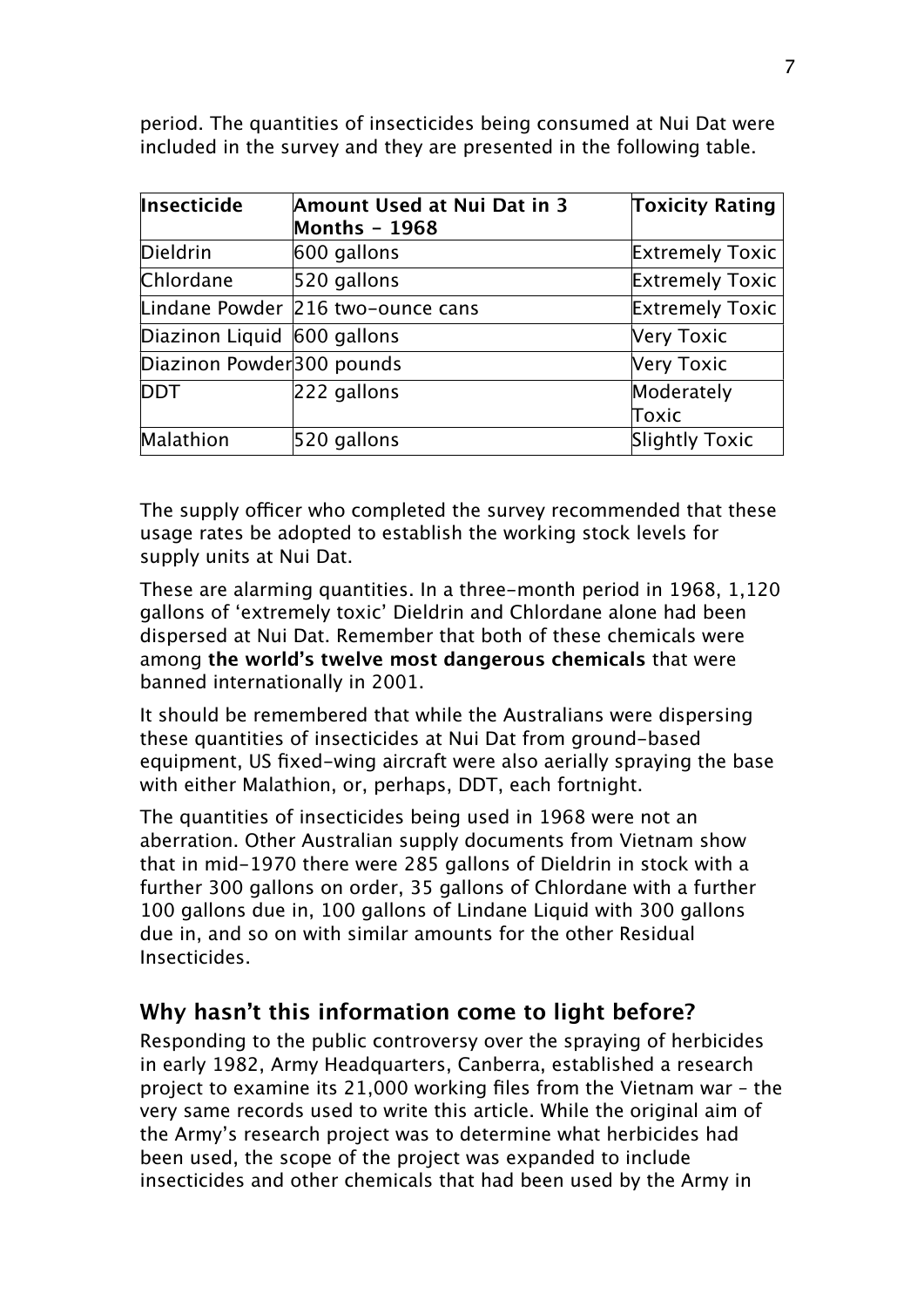Vietnam. Although this was essentially an Army project, Department of Veterans' Affairs also played a part in the research and writing.

The work of the research project was completed in May 1982. The findings were incorporated in a large, complex document which was known thereafter as the Army Report. But the original May version of the Army Report was subject to some amendment action before Minister of Defence Mr Ian Sinclair presented the report to Parliament in December 1982. Mr Sinclair had already explained in October that the 'original version of the report [had] been revised to add information where a more detailed description was felt necessary; [to] make minor corrections such as spelling and typographical corrections; and [to] make other editorial changes to improve the flow of the report.'

The December version of the Army Report became an evidentiary base for information on the exposure of Australian veterans to Agent Orange, insecticides and other chemicals. Indeed, in relation to insecticides, the Army Report was used by, and quoted extensively in, the final report of the Royal Commission.

What becomes clear as a result of my recent study is that, on the subject of insecticides, the Army Report is a most unsatisfactory document. Indeed, I have discovered it to be riddled with obfuscation, omissions and misleading comments. For the sake of brevity, only three examples are considered here.

**Failure to Report Aerial Spraying in 1971** When the Army Report examined the contents of the medical advice given to the Commander 1 ATF in May 1971 to implement an insect eradication campaign, the report gave precedence to the ground spraying program and simply failed to mention the aerial dispersal element. Likewise, when the Army Report mentioned the Commander's subsequent Routine Order to implement the campaign, it reported that the order detailed 'the contents of a coordinated campaign against insect-borne disease'. And that is all. The contents of the campaign were not reported.

Therefore, in a remarkable omission, the Army Report failed to mention the aerial spraying program of Residual Insecticides that was undertaken on a weekly basis using 9 Squadron RAAF helicopters. Aerial dispersal was the centrepiece of the whole campaign. This was a critical omission because it had implications for veterans' health.

The Royal Commission accepted the Army Report as it stood, so it too failed to report that RAAF helicopters had undertaken a weekly spraying campaign of Residual Insecticide at Nui Dat, commencing on 25 May 1971.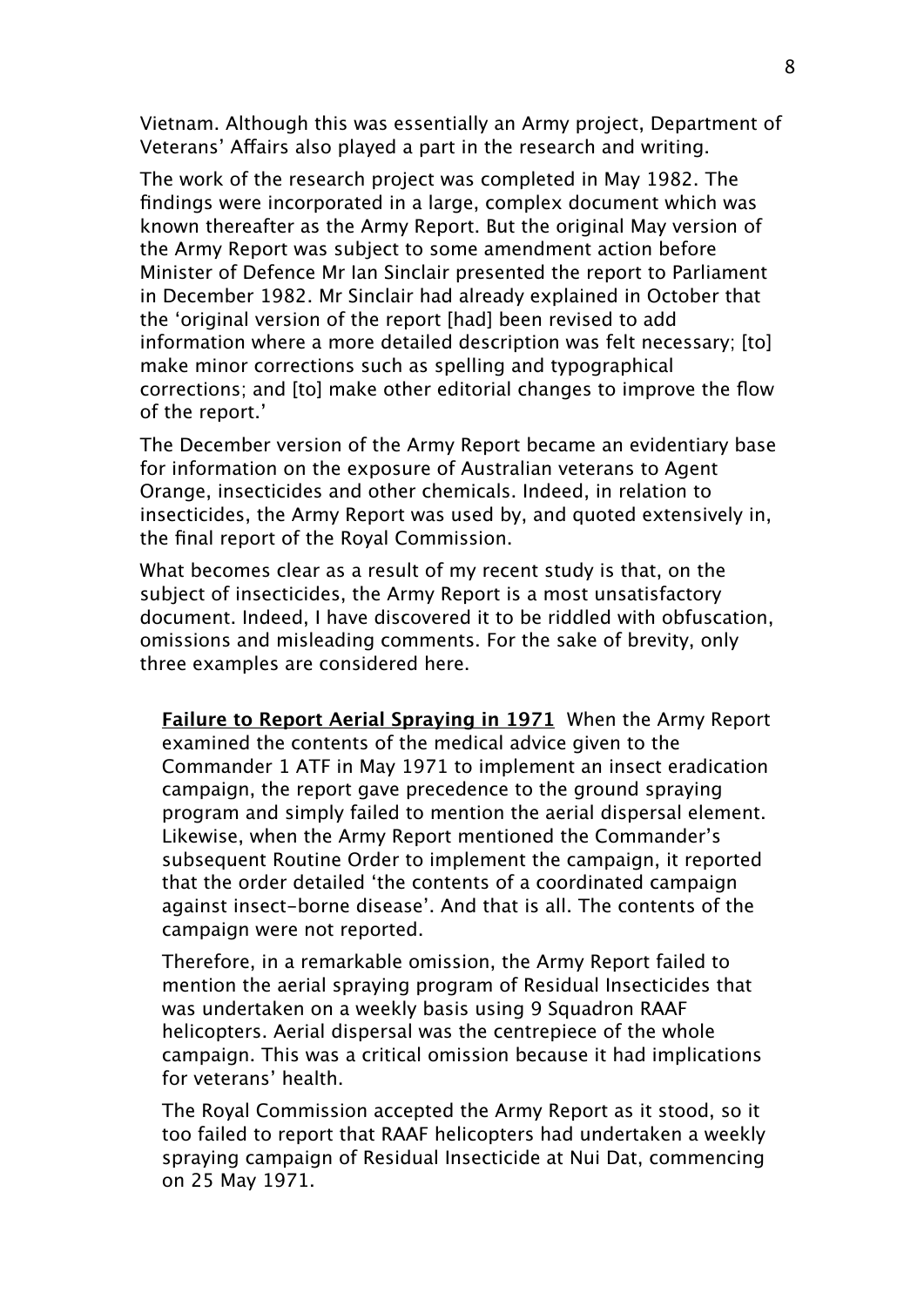Thus Vietnam veterans were denied the possibility of Repatriation medical treatment and benefits for illnesses that may have been caused by exposure to these Residual Insecticides.

**Obfuscation over Amount of Dieldrin Dispersed** Similar unsatisfactory reporting was evident when the Army Report detailed the quantities of insecticides dispersed at Nui Dat.

The Army Report claimed that it could report accurately the quantities of each insecticide used at Nui Dat on a monthly basis from December 1967 to September 1971 because a detailed set of 1 ATF accounting records existed. So the Army Report listed all of the insecticides in all their forms that were used at Nui Dat. For example, there were 133,557 large pressure-pack aerosol cans, 2,832 pounds of Diazinon powder, 123,502 three-ounce bottles of insect repellent and 2,360,350 packs containing 150 Dapsone tablets. It was also reported that 2,792 gallons of Malathion and 2,940 gallons of Chlordane were dispersed by Australians at Nui Dat. Yet in the midst of all this accounting accuracy, it was remarkable that Dieldrin alone was the exception.

In the Army Report that was submitted to Parliament in December 1982, the amount of Dieldrin issued at Nui Dat over the four-year period was simply listed as 430. But 430 what? The units of quantity were not mentioned.

To claim that detailed Army accounting records did not designate what quantity of Dieldrin was being issued, while all other insecticides were accurately accounted for, is nonsense. While I have never been able to locate the detailed accounting records cited in the Army Report, I have found a number of documents in the Army records held by the Australian War Memorial that show that Dieldrin came from a US source in 5 gallon drums and that the Australian unit of issue was the gallon.

Further highlighting the unsatisfactory reporting of the quantity of Dieldrin issued, readers will also recall that the survey of usage rates at Nui Dat reported that 600 gallons of Dieldrin had been issued at Nui Dat in just a three-month period in 1968. The Army Report, however, did not mention this documented fact.

Was this misreporting, incompetence or something more?

Again, the Army Report misled the Royal Commission. The final report of the Royal Commission reproduced the usage rates listed in the Army Report showing that 430 had been issued at Nui Dat, while noting 'quantity not specified'. Obviously, the commission took no further action to find out the truth on this matter; it simply accepted the Army Report without question.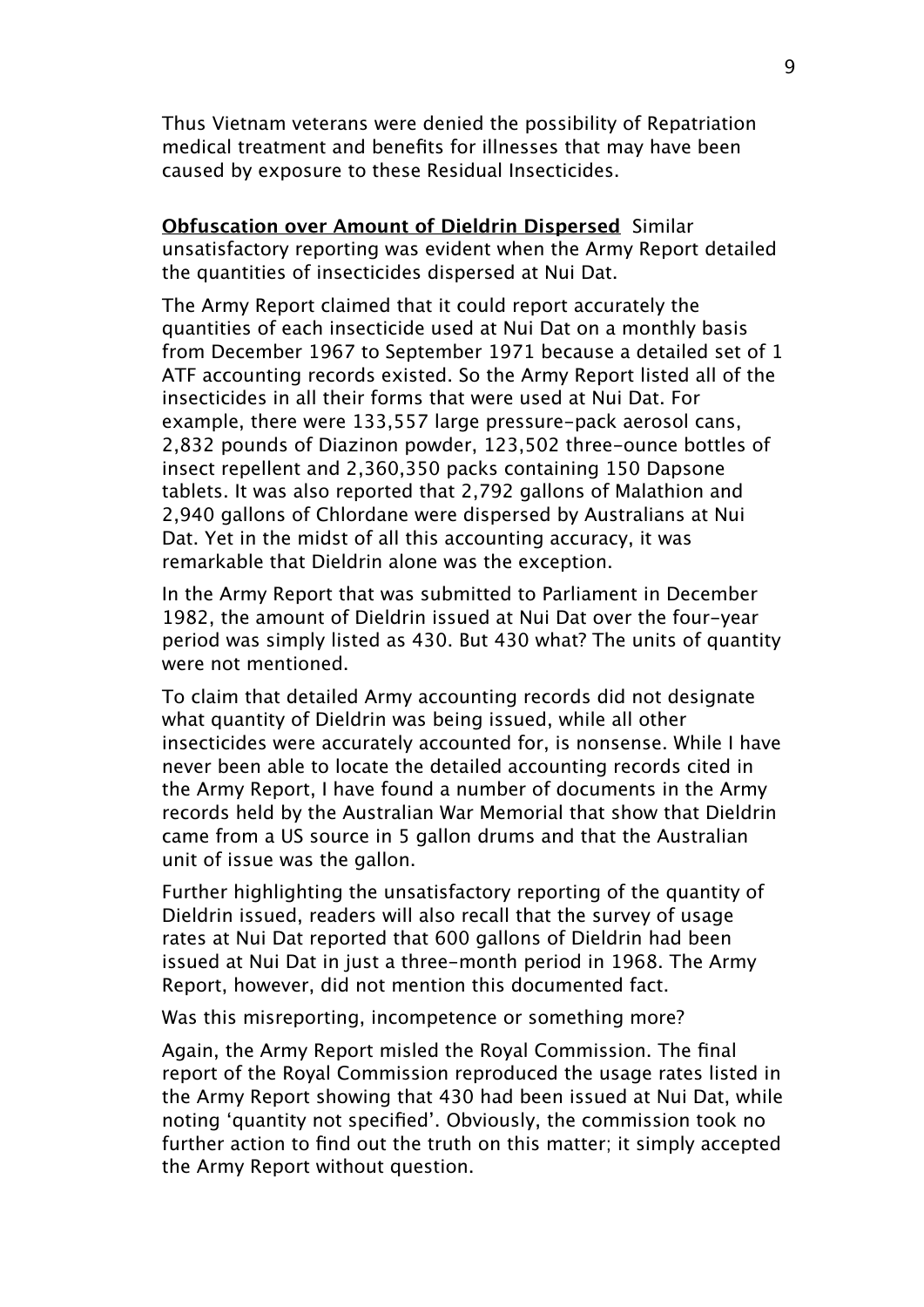**A Significant Deletion in the Army Report** As already explained, there were two versions of the Army Report. The first was completed in May 1982, but, before being submitted to Parliament in December, some amendments were made.

In the following extract from the original May version of the report, I have emphasised in bold type certain words. These words were used to describe the 1 ATF Hygiene Officer's initial concerns about the use of insecticides at Nui Dat:

'**The concern, that untrained personnel were apparently using toxic insecticides without any knowledge of concentrations, dilution factors, human toxicity factors and general safety precautions**, resulted in the intended publication in Routine Orders of information on safe insecticide practice.

Note : A draft routine order was discovered but it is not known whether it was actually published.'

This statement was a succinct, realistic assessment of the situation.

But the statement was amended before submission to Parliament. And the amendment was certainly beyond the scope of the revisions explained to Parliament by Minister of Defence Mr Ian Sinclair in October.

The words I emphasised in bold type from the original May version were deleted and the following statement substituted in the December version:

'The 1 ATF Hygiene officers [sic] concern that practices for the use of toxic insecticides needed improvement resulted in the intended publication in Routine Orders of information on safe insecticide practice.'

Note : A draft routine order was discovered but it is not known whether it was actually published.'

Who deleted the words 'that untrained personnel were apparently using toxic insecticides without any knowledge of concentrations, dilution factors, human toxicity factors and general safety precautions'?

On 25 November 1982, Mr Phill Thompson, National President of the Vietnam Veterans' Association of Australia put out a press release claiming that Department of Veterans' Affairs officers were 'currently revising' the original May version of the Army Report before its submission to Parliament in December. Further evidence from an Army officer working in Army Office at that time supports this claim.